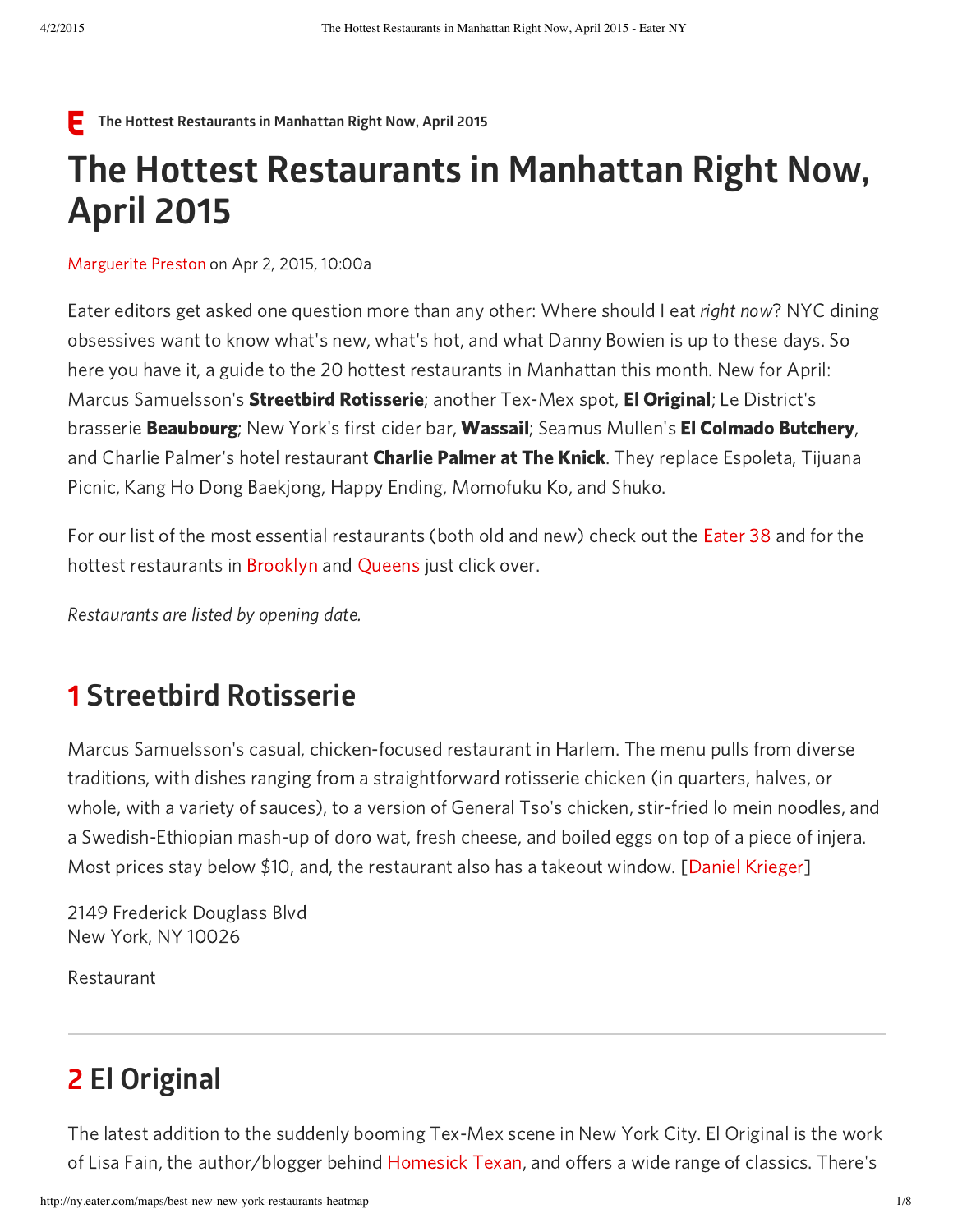4/2/2015 The Hottest Restaurants in Manhattan Right Now, April 2015 - Eater NY

queso, of course, as well as puffy, crispy, and soft taco variations, quite a few enchiladas, and Frito pie. The tequila list is long, as is the menu of tequila cocktails. [Courtesy El Original]

735 10th Ave New York, NY 10019

Mexican Restaurant

# 3 Beaubourg

The big brasserie inside Brookfield Place's sprawling French food market. The food, from chef Jordi Valles (an El Bulli alum, though you might not know if from the menu) is classically French for the most part, with dishes like salmon en papillote, steak frites, and escargots, but does also include a burger. Also open is the adjacent bar, aptly named Le Bar, where it's possible to order the full Beaubourg menu.

275 Liberty St New York, NY 10281 (212) 981-8588

French Restaurant

# 4 Wassail

The husband-and-wife duo behind the popular Queens Kickshaw in Long Island City just opened the city's first bar dedicated to cider. Wassail has 12 ciders on tap, plus more in bottles, all of which go beyond the standard sugary stuff found most places. To go alongside there's a full menu that happens to be vegetarian, which includes dishes like burrata with winesap apple water, cucumber, and lemon oil, fava beans with feta and tahini, and asparagus with morels and parmesan custard. And if straight cider doesn't do, a long cocktail list offers quite a few more apple-based options. [Bess [Adler\]](http://bessadler.com/)

162 Orchard St New York, NY 10002

Bar

http://wassailnyc.com (646) 918-6835

# 5 El Colmado Butchery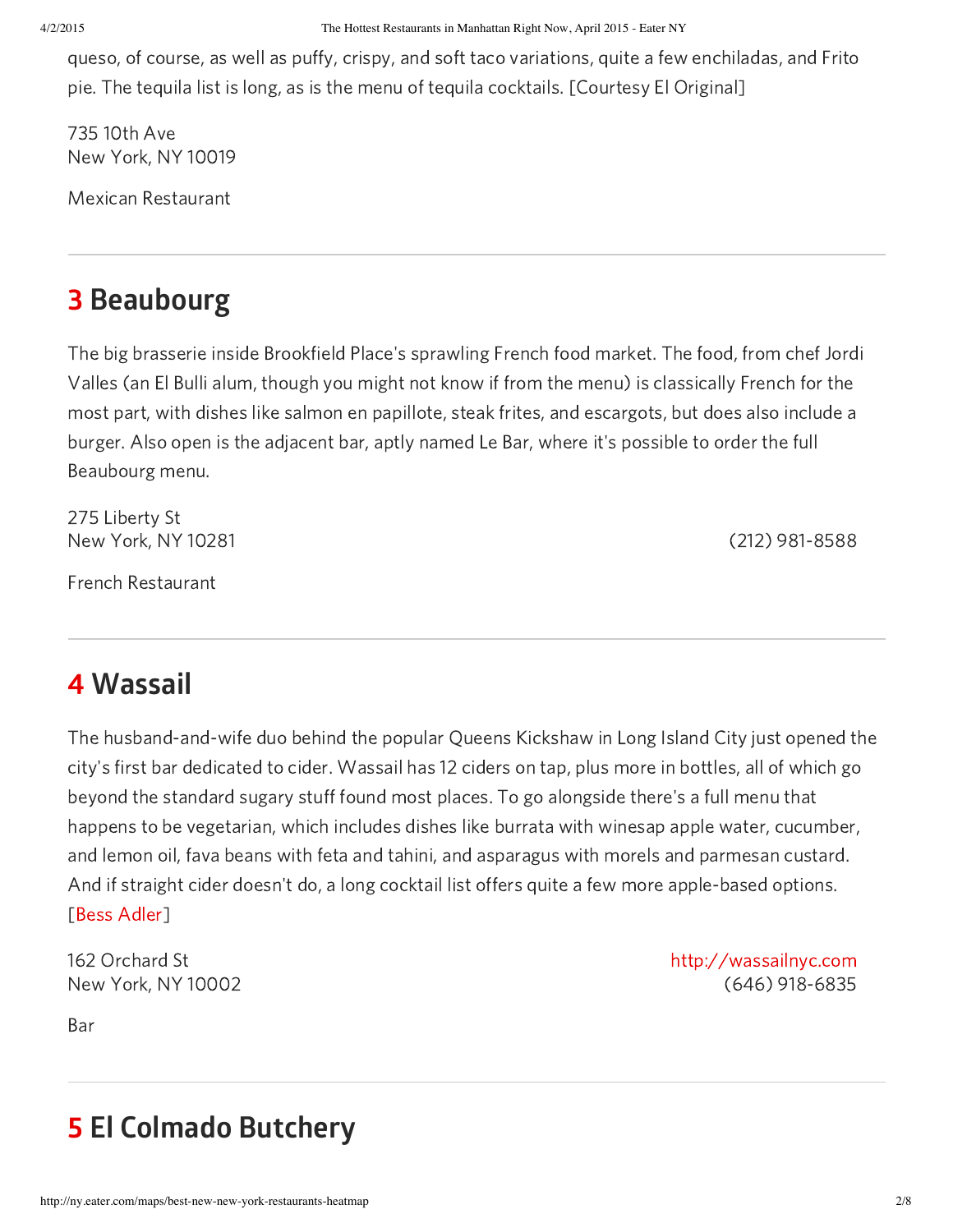Seamus Mullen's butcher shop/tapas bar in the Meatpacking district is an offshoot of his tapas counter in Gotham West Market. Besides cuts of meat, it sells prepared foods like sandwiches and whole rotisserie chickens to-go, and serves as an all-day tapas spot. There's sangria on tap, and a burger on the menu if the classic Spanish bites don't cut it. [Nick Solares]

53 Little West 12th St New York, NY 10014 (212) 488-0000

Tapas Restaurant

# 6 Charlie Palmer at The Knick

Aureole chef Charlie Palmer recently opened his eponymous restaurant in the new Knickerbocker Hotel. The look here is swanky but reserved, and the menu is straightforward enough to suit a hotel – as Palmer describes it, "market-driven but not fussy." It includes a burger topped with short rib and cheddar, as well as chicken with mushrooms and farro, steak. A daily special "from the test kitchen" offers a more adventurous option, say, veal head cheese, for example. There's also a lounge up front, which is equipped, notably, with a martini cart. [Daniel [Krieger\]](http://instagram.com/danielkrieger)

The Knickerbocker New York, NY

American Restaurant

# 7 Javelina Tex-Mex

A restaurant devoted to the Tex-Mex genre, though hipper than the average burrito chain. The menu includes multiple types of queso, a chicken fried steak, and puffy tacos (made with a fried tortilla), plus a frozen avocado margarita (among many other flavors). This restaurant has been packing in the crowds since day one. [Nick Solares]

119 E 18th St New York, NY 10003 https://www.facebook.com/javelinatexmex (212) 539-0202

Mexican Restaurant, \$\$\$ \$

# 8 Kiin Thai Eatery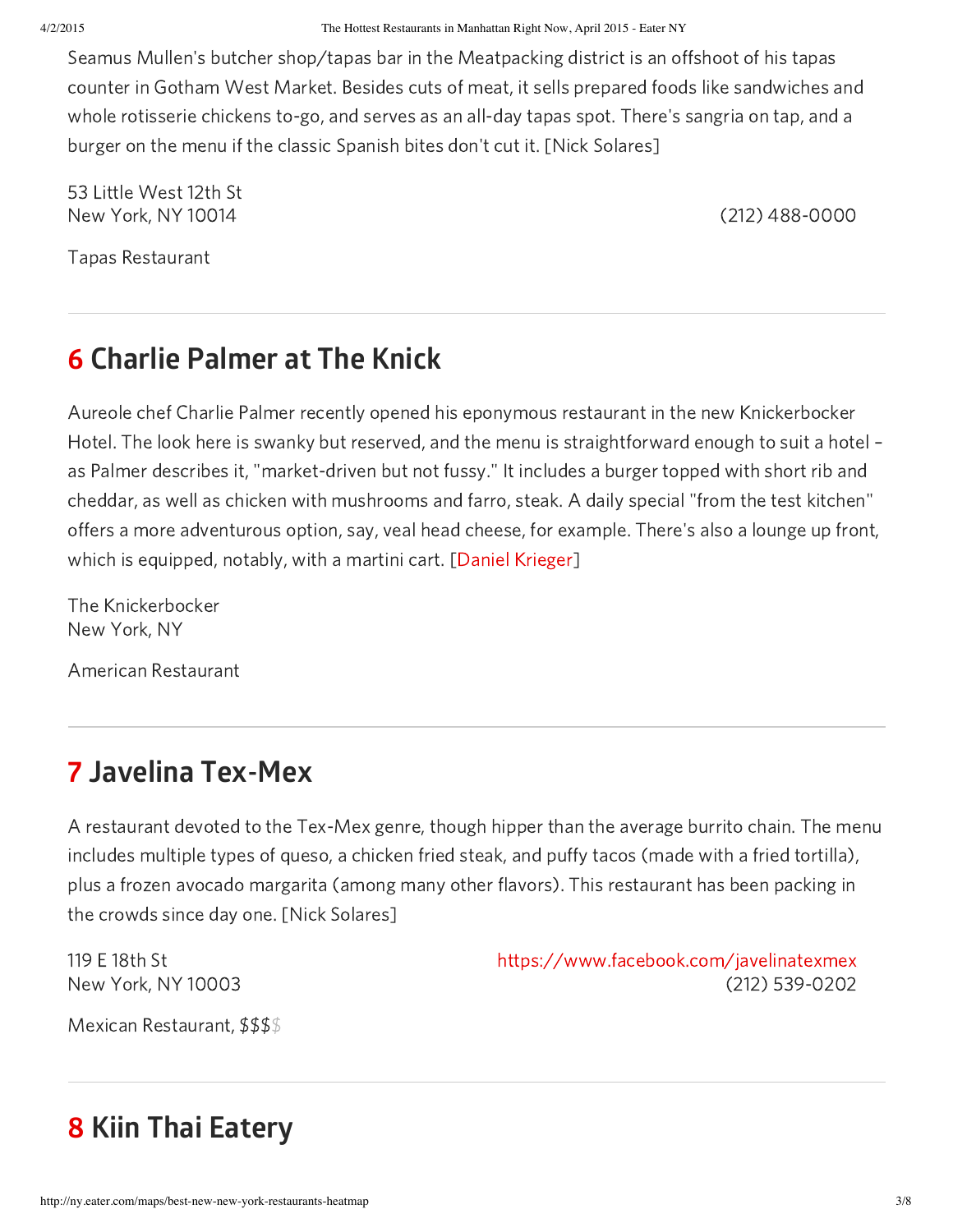A new Thai restaurant from the team behind the hit Isan Thai restaurant Somtum Der. It's in a stylish, beachy-looking space, and serves a menu full of the same sort of fiery northern Thai dishes Somtum Der specializes in. Go for the spicy salads, like one with green papaya and mixed seafood, or the nham prik, a chili relish served with pork rinds, sausage, soft boiled eggs, and vegetables for dipping. [Kiin Thai]

36 E 8th St New York, NY 10003

http://www.kiinthaieatery.com (212) 529-2363

Thai Restaurant

## 9 Porchlight

The very first stand-alone bar from Danny Meyer, with Blue Smoke partner Mark Maynard-Parisi. It's not too fancy, with Southern leanings, and serves cocktails like a whiskey and cola with Fernet and housemade cola syrup, and a sazerac made with Cognac. Blue Smoke chef Jean-Paul Bourgeois is also behind the bar snacks here, which range from boiled peanut hummus to fried frogs legs. The space is outfitted with a game room and an actual (indoor) porch furnished with rocking chairs, so it's worth hiking out to 11th Avenue and staying awhile. [Daniel [Krieger\]](http://instagram.com/danielkrieger)

271 11th Ave New York, NY 10001 http://www.porchlightbar.com (212) 981-6188

Cocktail Bar

# 10 Rocky Slims NYC

Angelo Romano, a former Roberta's chef and the opening chef of the Pines, is the chef at this new pizzeria in Kips Bay. It serves square pies, plus modern Italian dishes like conchiglioni with crab brodo, and a lamb chop with dandelion greens. There's also an adjacent slice shop, which serves round and grandma pies, plus a few sandwiches to go – echoing its predecessor, which was a regular old New York slice joint. [Daniel [Krieger\]](http://instagram.com/danielkrieger)

338 3rd Ave New York, NY 10010

Pizza Place

http://www.rockyslims.com/ (212) 889-1570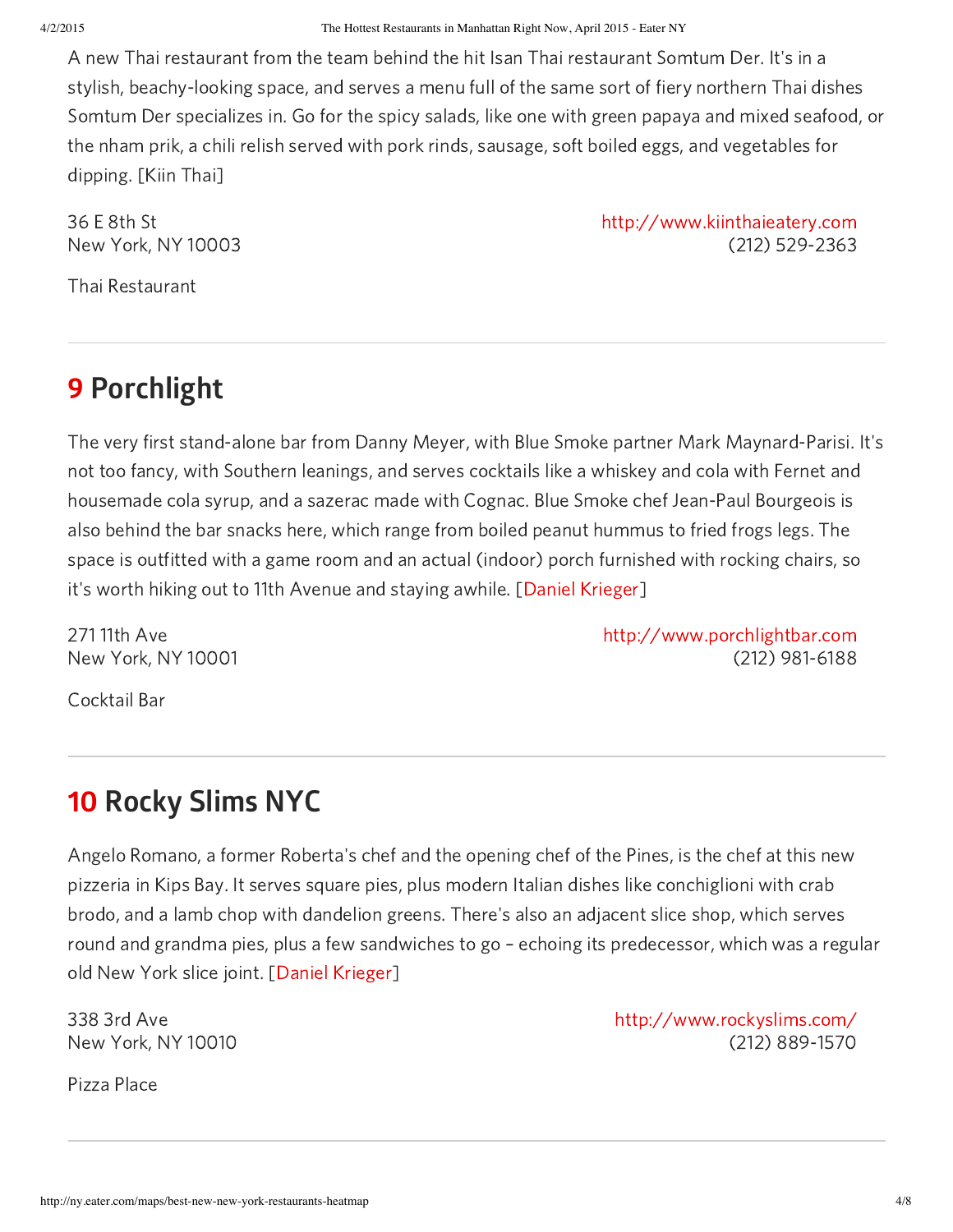#### 11 Seamstress

A serious cocktail destination on the Upper East Side, with a menu full of American classics and house cocktails created by former Dead Rabbit bartender Pam Wiznitzer. Seamstress also serves an extensive food menu, created by Will Horowitz of Ducks Eatery in the East Village. Dishes range from small plates like griddlecakes with smoked farmers cheese and chili cardamom honey, to a mutton burger, and smoked fried chicken. [Daniel [Krieger\]](http://instagram.com/danielkrieger)

339 East 75th Street New York, NY

http://www.seamstressny.com (212) 288-8033

Cocktail Bar

# 12 Dirt Candy

Amanda Cohen, one of the city's best-loved vegetarian chefs, moved out of Dirt Candy's original, shoebox-sized home over the summer, and has just now returned in a much bigger space. The menu includes some classics, like her famed broccoli dogs, but also a lot of new dishes, like mapo eggplant, brussels sprout tacos, and celery cheesecake roll. The new restaurant has a bar and an open kitchen, and will eventually start serving lunch and brunch, all firsts for Dirt Candy. [Daniel [Krieger](http://instagram.com/danielkrieger)]

86 Allen St New York, NY 10002 http://www.dirtcandynyc.com (212) 228-7732

Vegetarian / Vegan Restaurant

### 13 Pies 'n' Thighs

The Williamsburg favorite for fried chicken, biscuits, and pie just made the leap across the East River to Chinatown. The second Pies 'n' Thighs has a nice, long, old school lunch counter, and serves essentially the same menu as the original. Robert [Sietsema](http://ny.eater.com/2015/2/3/7968701/pies-n-thighs-lower-east-side-fried-chicken-sietsema) says the fried chicken is "as good as ever, perhaps better." [Nick Solares]

43 Canal St New York, NY 10002 http://piesnthighs.com/menus/lower-eastside/ (212) 413-7437

Fried Chicken Joint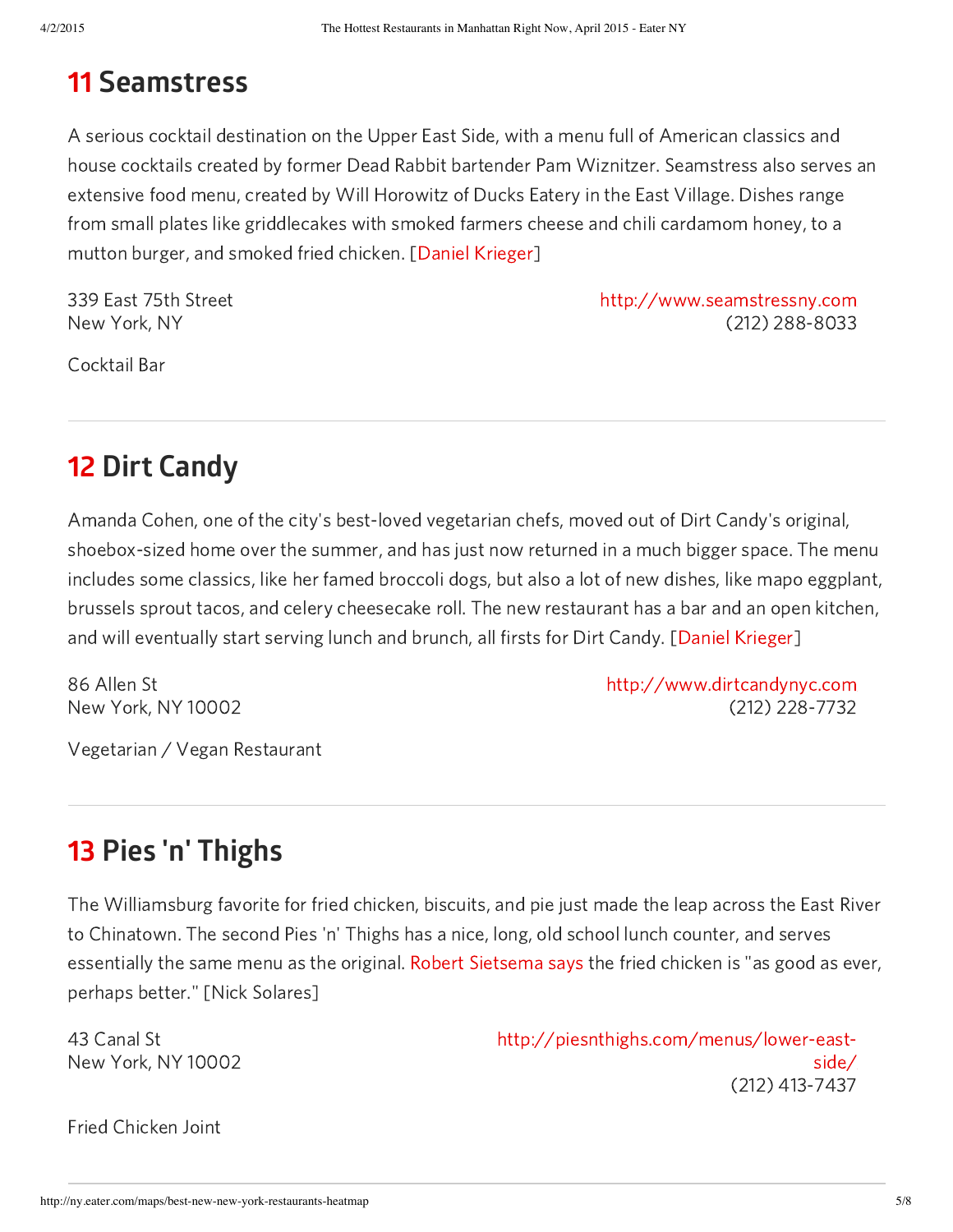## 14 Zuma NYC

A big, clubby, ostentatious Japanese import from London. Zuma is a two-story mega restaurant in Midtown, just made for the rich and the fashionable. The menu ranges from sushi rolls to tempura to miso-marinated black cod a la Nobu, and there's a sushi bar and a robata bar, plus a regular bar and several swanky private dining rooms. [\[Facebook\]](https://www.facebook.com/zumanewyork/photos/pb.647684171911030.-2207520000.1423146896./918978374781607/?type=3&theater)

261 Madison Ave New York, NY 10016

http://zumarestaurant.com (212) 544-9862

Japanese Restaurant

### 15 Santina

The latest Torrisi team blockbuster, this one a tropical oasis housed in a glass cube beneath the High Line. Beneath Venetian glass chandeliers, Mario Carbone is serving a menu of coastal Italian food, with virtually no red meat to be seen. From the early buzz, the cecina (a chickpea flatbread) and the guanciale e pepe, which is actually a rice dish are the things to order, ideally accompanied by a beachy cocktail. [Daniel [Krieger\]](http://instagram.com/danielkrieger)

820 Washington St New York, NY 10014 http://www.santinanyc.com (212) 254-3000

Italian Restaurant

#### 16 Ramen Lab

There are just 10 seats at Sun Noodle's Ramen Lab, but they are worth waiting for. Chef Jack Nakamura is turning out two bowls of ramen, one with a clear, ultra-concentrated chicken shoyu broth and another with caramelized miso, oolong tea, corn, and bean sprouts, and of course Sun's custom noodles. There are also promises of a seasonal ramen and classes on the soup to come. Rounding out the menu are gyoza, tea, and booze served in glass beakers. Don't overlook the vegetarian ramen, which is unusual in all the right ways. [Daniel [Krieger\]](http://instagram.com/danielkrieger)

70 Kenmare St New York, NY 10012

Ramen / Noodle House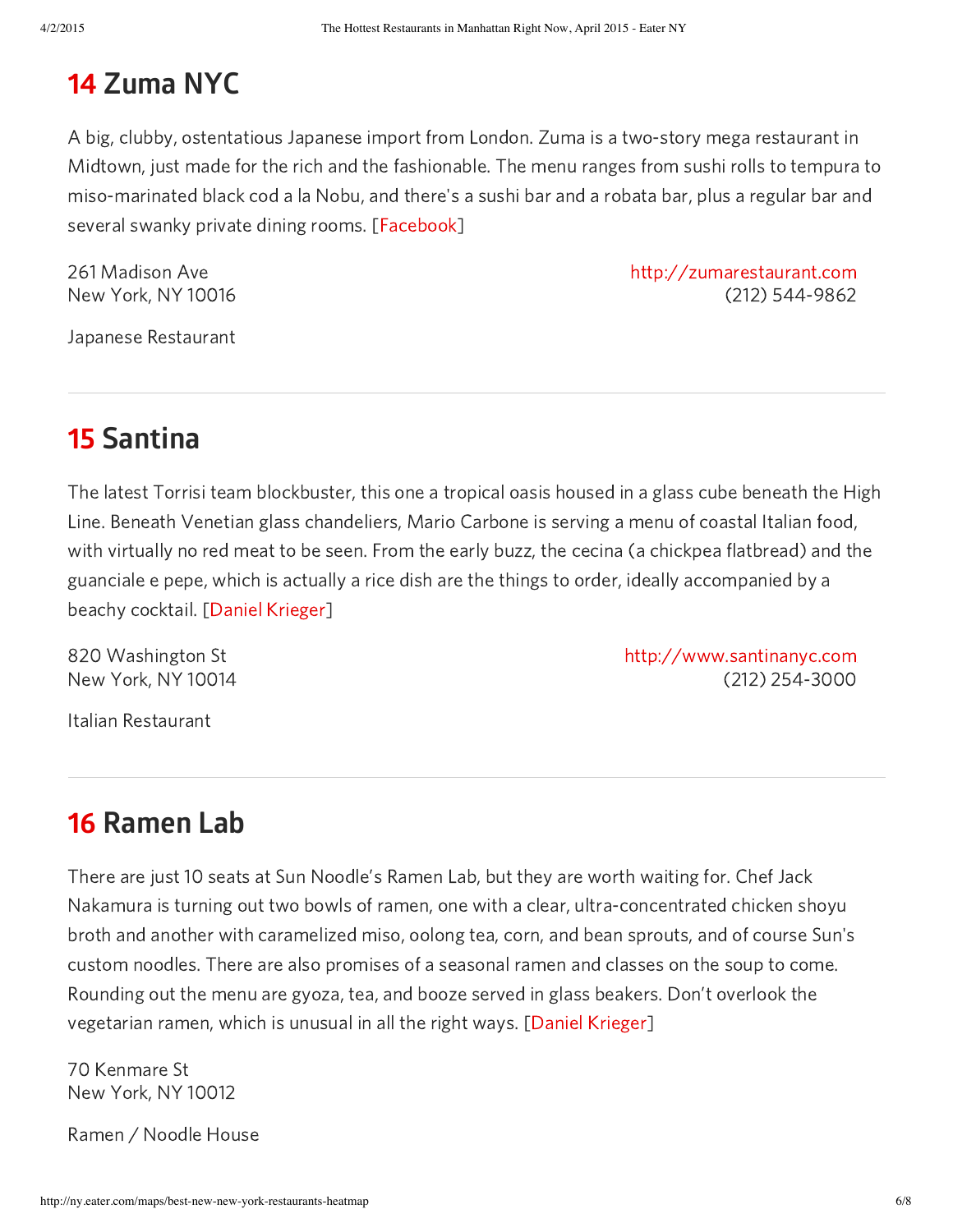#### 17 Prova

Neapolitan pizzeria Prova, from TV personality Donatella Arpaia and Sushi Nakazawa partner Maurizio de Rosa, is topping its pies with high-minded ingredients like uni, squid ink, and quail eggs. The restaurant, which replaces another pizzeria, Heartwood, was built around a custom oven by craftsman Stefano Ferrara, and the menu got some help from Ribalta's Pasquale Cozzolino and Rosario Procino. [Nick Solares]

184 8th Ave New York, NY

Pizza Place

#### 18 Mission Chinese Food

From the second it surprise opened in late December, New Yorkers have been lining up for Danny Bowien's very liberal take on [Chinese](http://ny.eater.com/2014/12/21/7430123/take-a-look-at-the-new-old-school-menu-at-mission-chinese-food) cooking. The new location has a few of the favorites from the original menu, like kung pao pastrami, plus many new additions, \$69 and a \$99 prix fixe menus, a prime rib cart, a cocktail cart, caviar, pizza, and a whole lot more space. Ryan Sutton recently [awarded](http://ny.eater.com/2015/2/24/8091225/mission-chinese-food-review-danny-bowien) it two stars.

171 E Broadway New York, NY 10002

http://www.mcfny.com (212) 529-8800

Chinese Restaurant, \$\$ \$\$

#### 19 Jack's Wife Freda

Longtime Soho charmer Jack's Wife Freda finally expanded, opening a new location in the West Village. The style of the space and the menu are very similar to the original, but there are a few new dishes like orange blossom pancakes and curried mussels. Hopefully, the expansion will spell shorter brunch lines. [Courtesy of Jack's Wife Freda]

50 Carmine St New York, NY 10014 http://jackswifefreda.com/locations/carminestreet/ (646) 669-9888

Mediterranean Restaurant